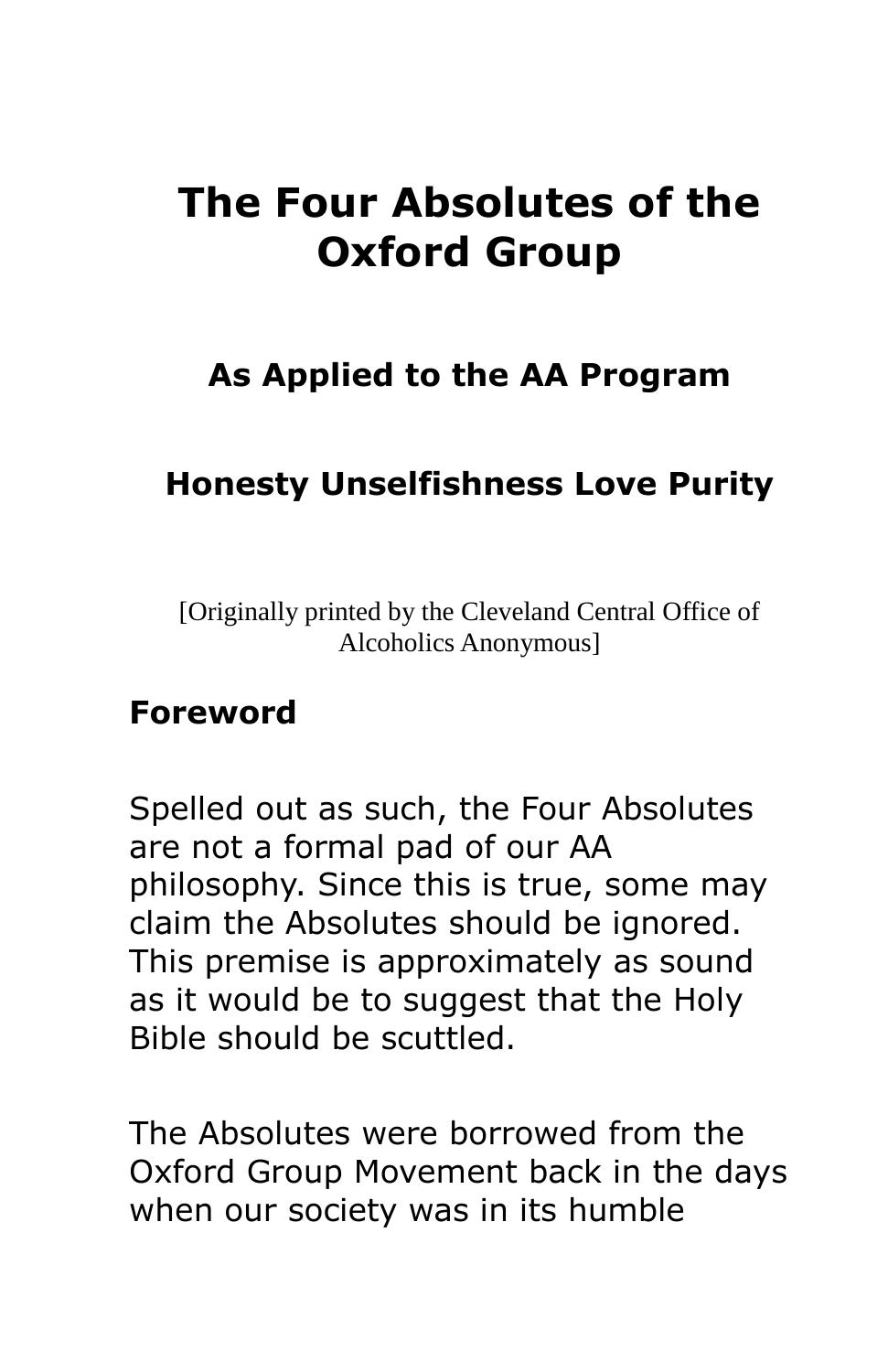beginning. In those days our founders and their early colleagues were earnestly seeking for any and all sources of help to define and formulate suggestions that might guide us in the pursuit of a useful, happy and significant sober life.

Because the Absolutes are not specifically repeated in our Steps and Traditions, some of us are inclined to forget them. Yet in May old time groups where the solid spirit of our fellowship is so strongly exemplified, the Absolutes receive frequent mention. Indeed, you often find a set of old placards, carefully preservers which are trotted out for prominent display each meeting night.

There could be unanimity on the proposition that living our way of live must include not only an awareness, but constant striving toward greater achievement in the qualities which the Absolutes represent. Many who have lost the precious gift of sobriety would ascribe to carelessness in seeking these objectives. If you revisit the Twelve Steps with care, you will find the Four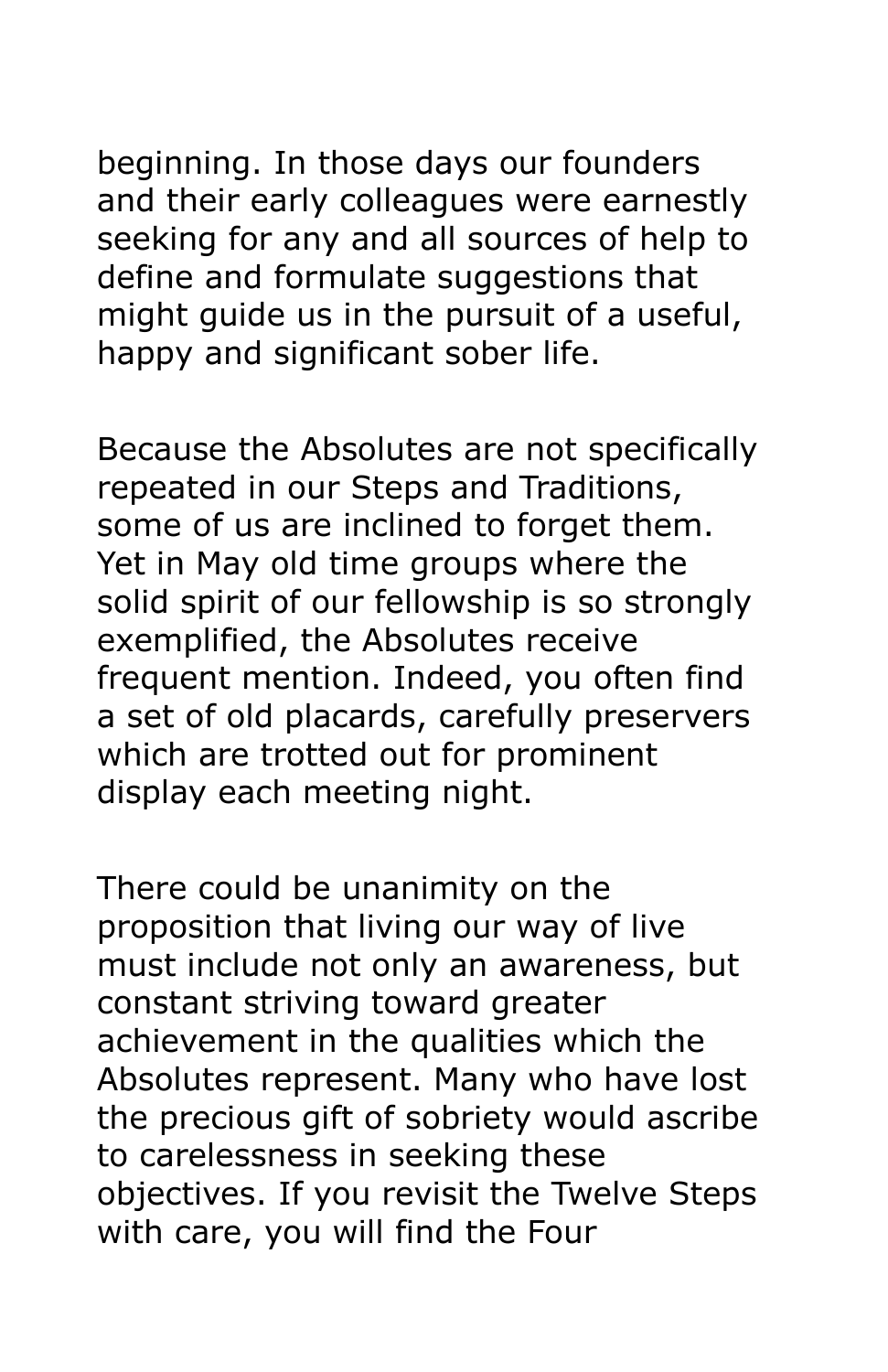Absolutes form a thread, which is discernible in a sober life of quality every step of the glorious journey.

# **THE ABSOLUTES**

We walked into this larger group of which we had heard of so much, but had never attended. From the Vestibule we saw a placard on the corner of the far wall, which said please Does It.'' We turned left to park our coat. We turned back and there on the other corner of the same wall was a twin placard, which said, "First Things first" Then facing to the front of the room, high above the platform we saw in the largest letters of all, debut For the Grace of God." Then as our eyes descended, there directly on the front of the Podium was another four words, "Honesty, Unselfishness, Purity, and Love."

In the next ten minutes as we sat unnoticed in the last row waiting for the meeting to start, many thoughts tumbled through a mind that was really startled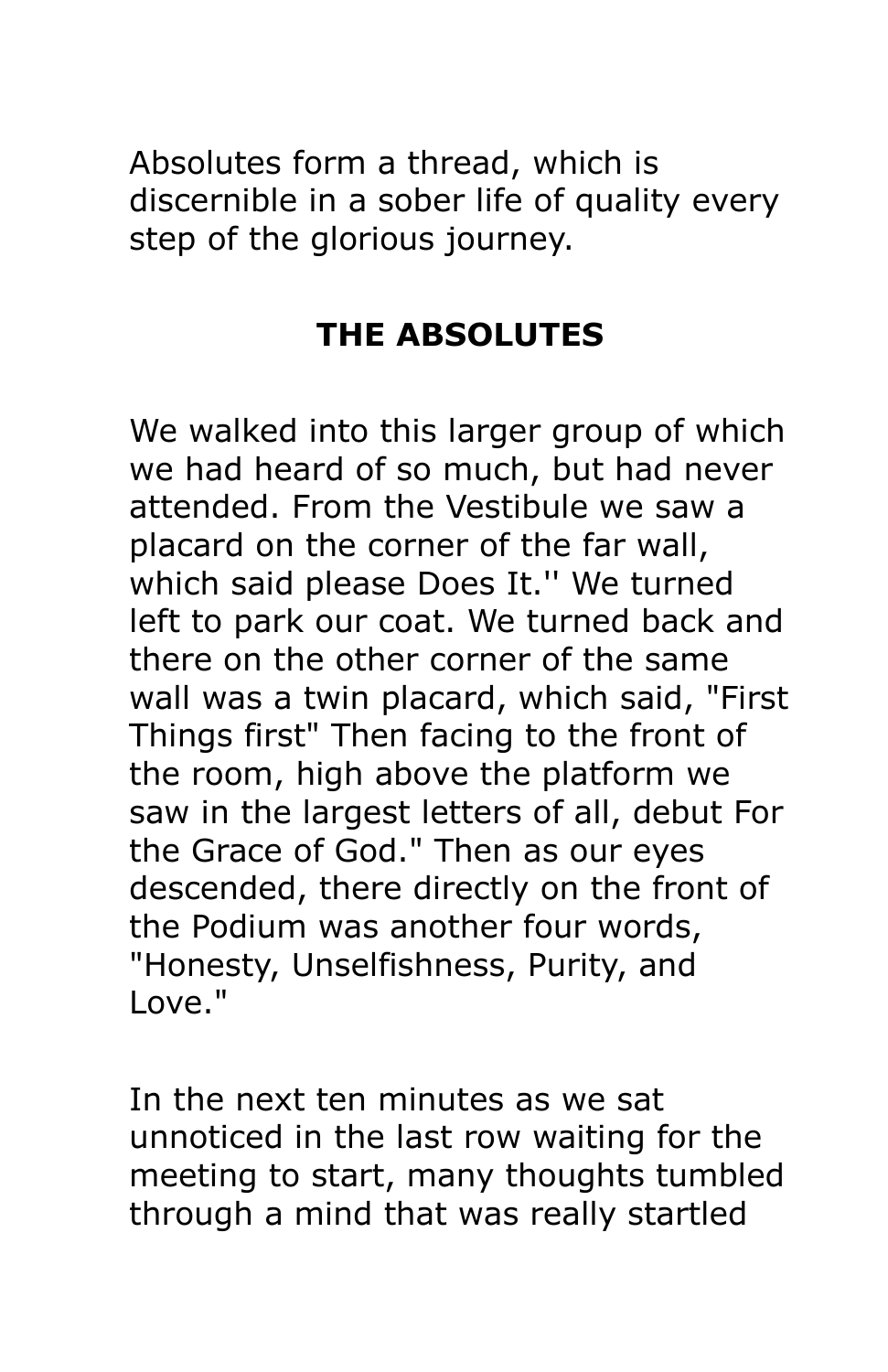by this first face to face meeting with the four Absolutes for a very long time.

We started to grade ourselves fearlessly on our own progress toward these absolutes, through long years of sobriety. The score was a pitiful, lonely little score. We thought of a find lead recently heard in which a patient humble brother had told his story, and had mentioned his overwhelming sense of gratitude as an important pad of his fifteen years of sobriety.

And in listing things for which he was so grateful, he mentioned how comfortable it was to be completely honest.

Certainly he meant nothing prideful. He simply means that he told his wife and friends the truth as best he could, had no fishy stories to reconcile, was honest with money and material things, etc.

This was a truly grateful, humble fellow. Certainly he did not resemble the man pictured in the Cartoon, speaking to a larger audience, pounding on the table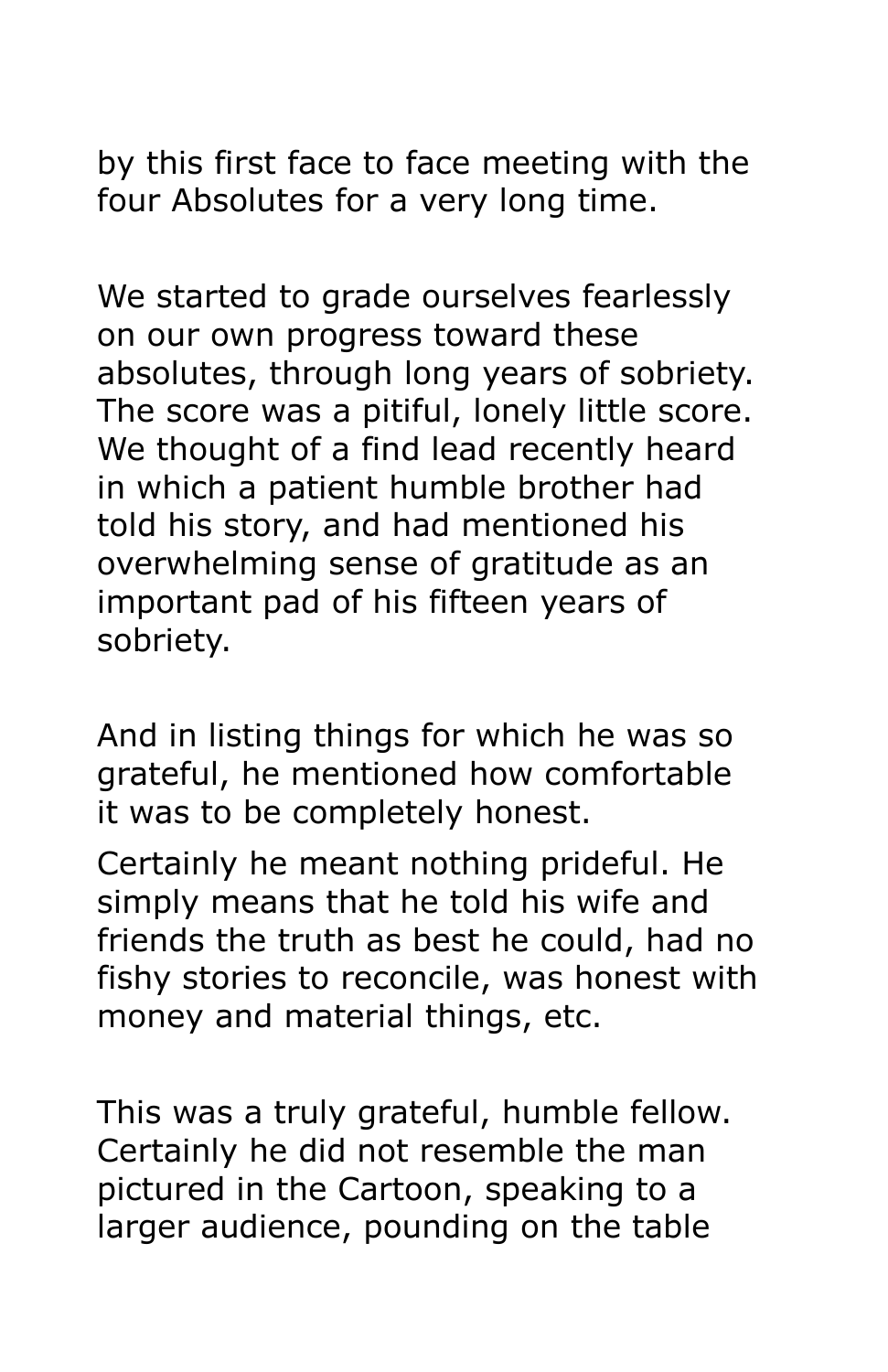and with a jutting chin proclaiming that he had more humility than anyone there and could prove it.

But think of ''complete honesty." It is not the eternal search for truth, which is endless, and in which none achieve perfection.

What do the four Absolutes mean to most of us? Words are tools. Like any other tools they get rusty and corroded when not used. More importantly we must familiarize ourselves with the tools, understand them and ever improve our skill in their use. Else the end product, if any, is pathetically poor.

We thought of a dear friend in the fellowship prone like other alcoholics to move quickly from one hobby or interest to another, without really doing much of any of them. (Does that sound like someone you know?) Once this friend decided that working with his hands would solve some problems, quiet his nerves and perhaps help him to achieve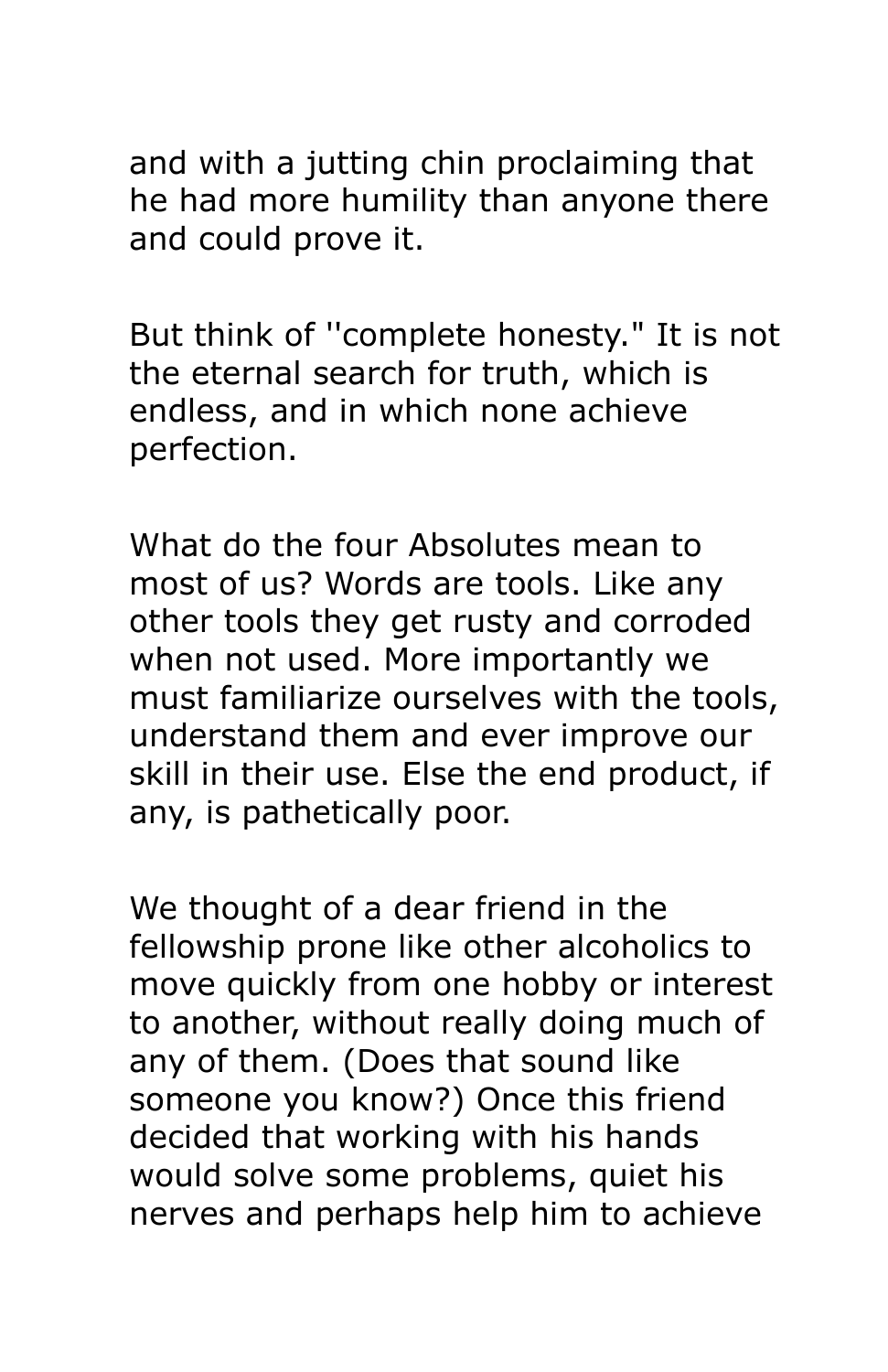serenity and balance.

So he reviewed an impressive collection of tool catalogues working with friends already addicted to the woodworking hobby.

He bought a large expensive collection of tools, and a lot of equipment. He hired a carpenter to build a shop in his basement, install the equipment, and make custom-built racks to house the tools. But in the end not one shaving and not one tiny bit of sawdust graced its floor. The idle tools serve just as well to keep our friend occupied when he doesn't go to meetings, do Twelfth Step work or engage in other happy AA activity.

How many of you will be completely hones and admit that you have put the four Absolutes in the attic, a little rusty from non-use perhaps, but non of the worse for wear??

Give or take a little, how many of us who still maintain the workshop for the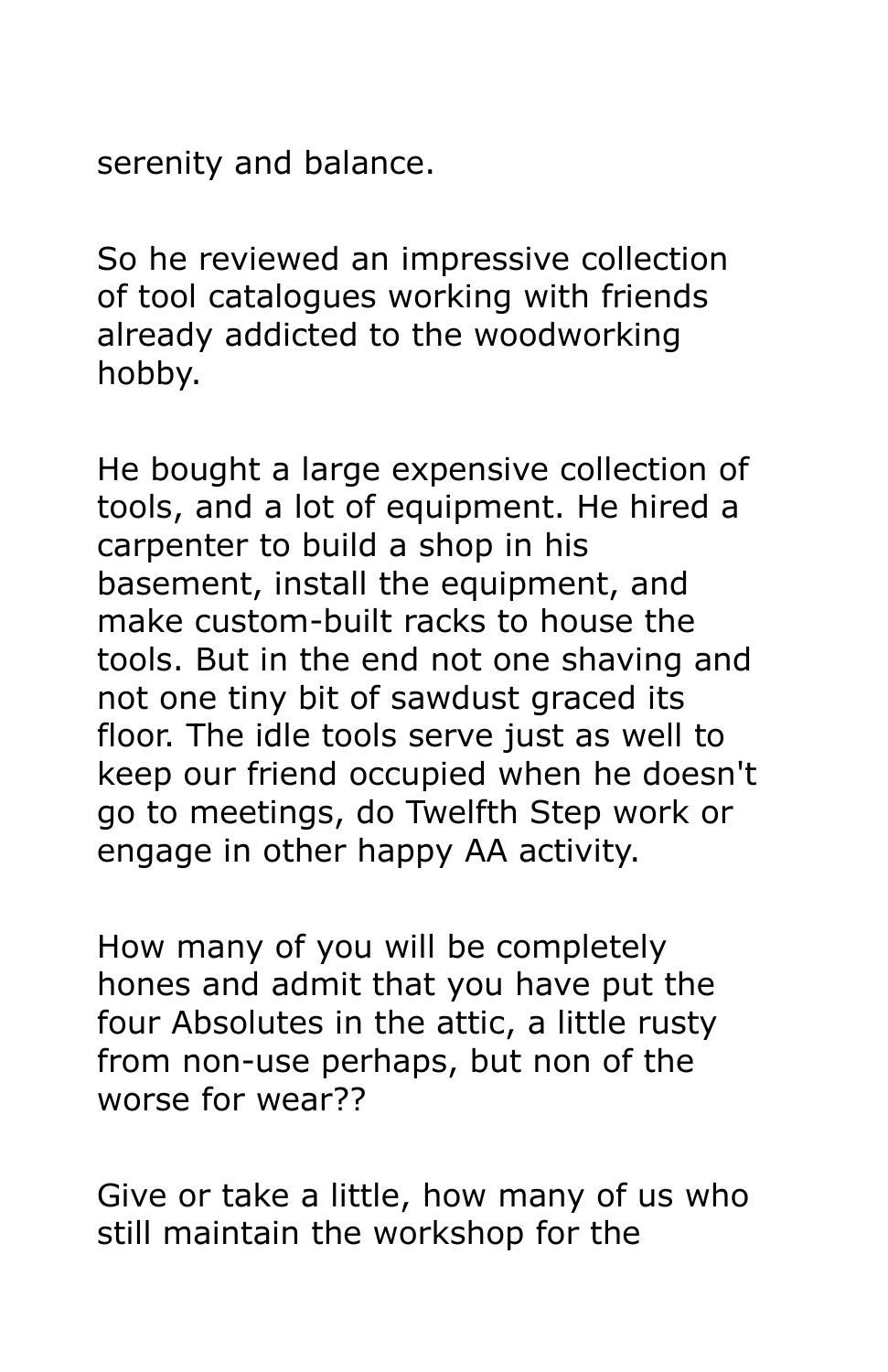Absolutes, will admit that not too many of our shavings or much sawdust from our activity have ever graces its floor. Or even assuming that the activity has persisted, how many will admit that the end product did not win a prize for its quality.

Such a lack of quality can only mean lack of objectives or lack of all-out effort toward such objectives. We must recognize the Absolutes are guideposts to the finest and highest objectives to mortal man. But recognition is not enough. We must use the tools.

# **HONESTY**

Over and over we must ask ourselves: "Is it true or is it false?" For honesty is the eternal search for truth. It is by far the most difficult of the four Absolutes, for anyone, but especially for us in this fellowship. The problem drinker develops genuine artistry and deceit. Too many (and we plead guilty) simply turn our a new leaf and relax. That is wrong. The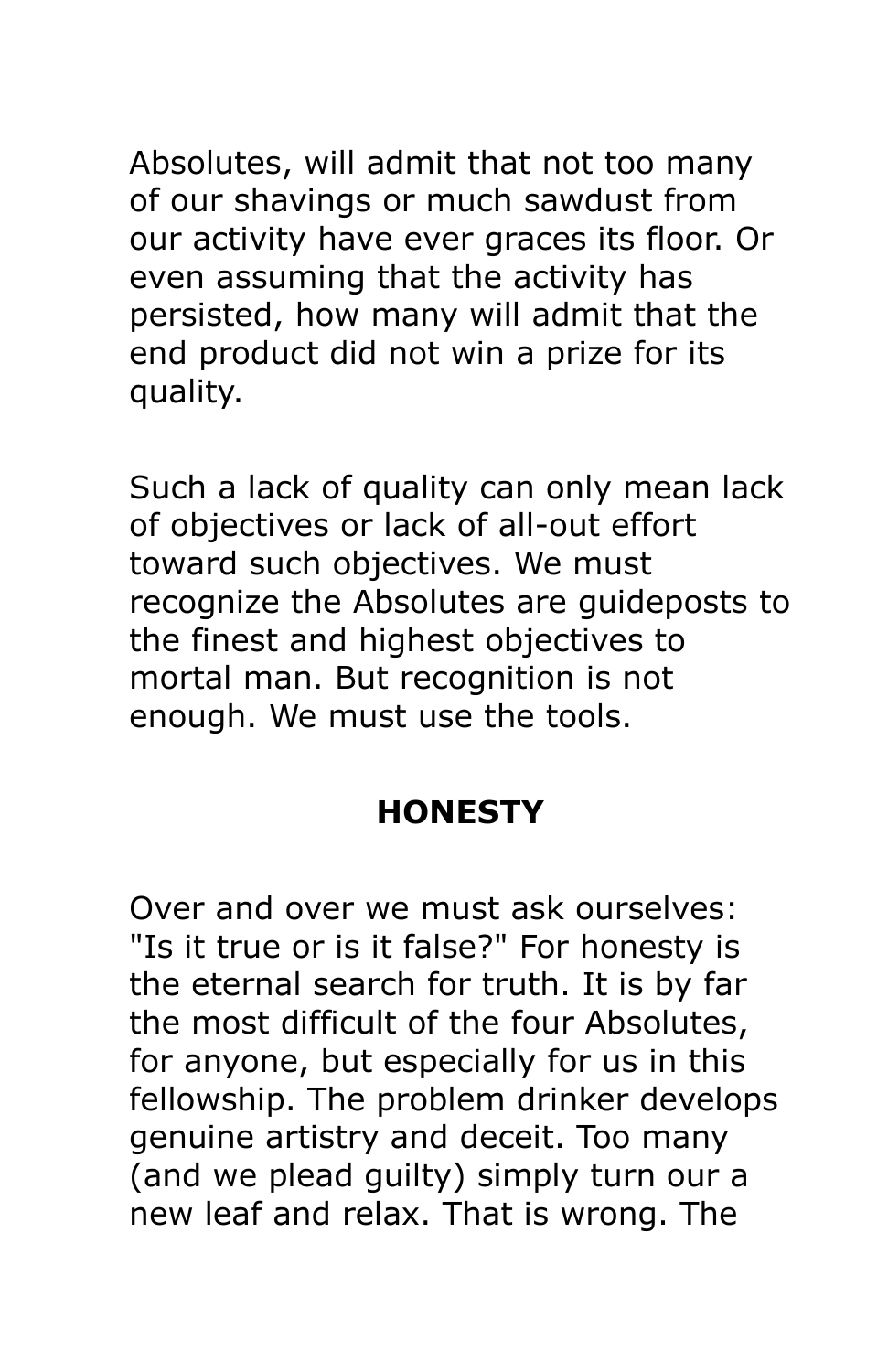real virtue in honesty lies in the persistent dedicated striving for it. There is no relaxed twilight zone, its either full speed ahead constantly or it's not honesty we seek. And the unrelenting pursuit of truth will set you free, even if you don't quite catch up to it. We need not choose or pursue falsity. All we need is to relax our pursuit of truth and falsity will find us.

The search for truth is the noblest expression of the soul. Let a human throw the engines of his soul into the doing or making of something good, and the instinct of workmanship alone will take care of his honesty. The noblest pleasure we can have is to find a great new truth and discard an old prejudice. When not actively sought, ceaseless question that we try to answer with all the sober intelligence we have.

# **UNSELFISHNESS**

At first blush, unselfishness would seem to be the simplest of all to understand,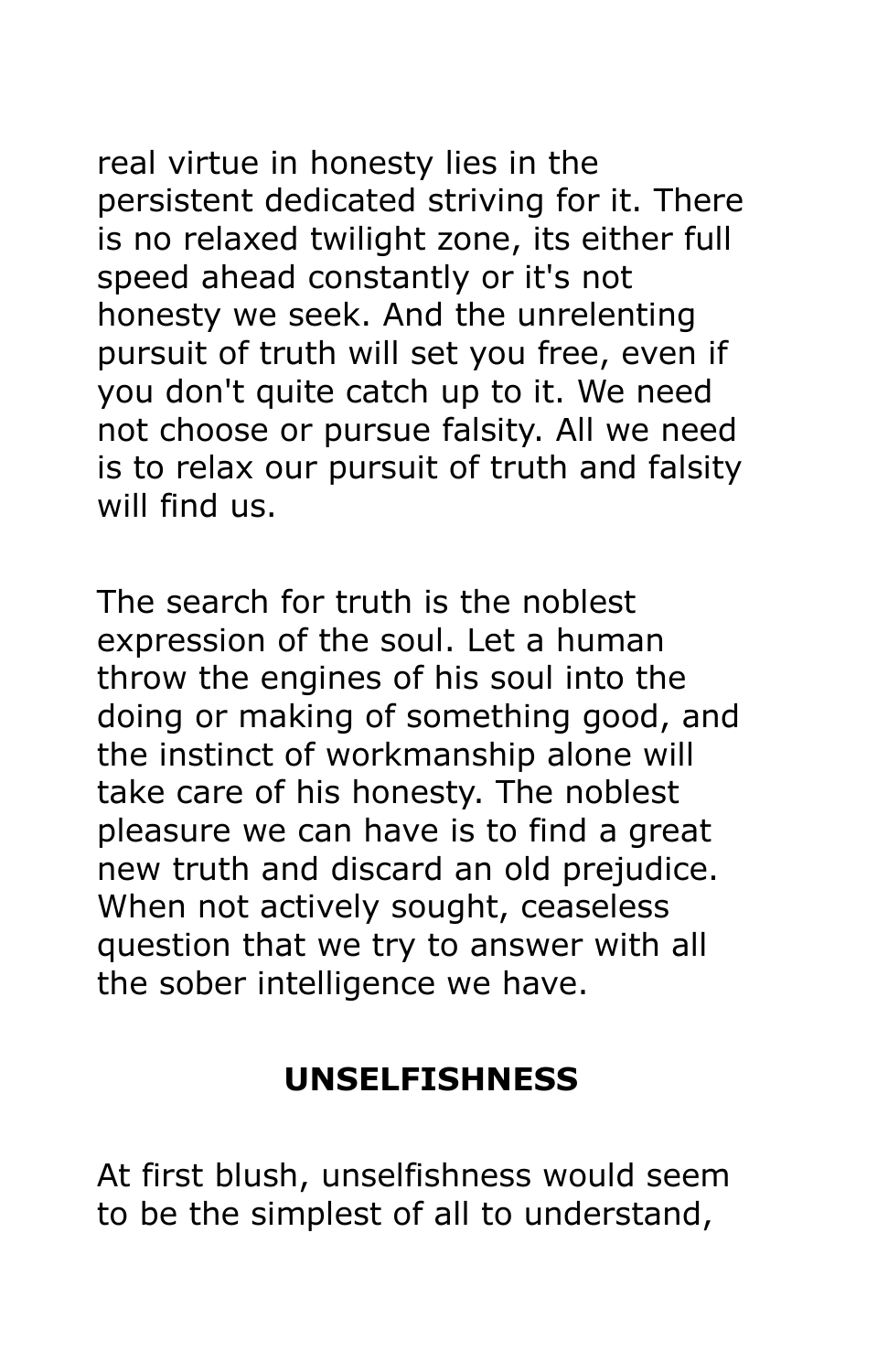define and accomplish. But we have a long road to travel because ours was a real mastery of the exact opposite during our drinking days.

A little careful thought will show that unselfishness inits finest sense, the kind for which we must strive in our way of life, is not easy to reach or describe in detail. In the final analysis, it must gain for us the selflessness, which is our spiritual cornerstone, the real significance of our anonymity.

Proceeding with the question method of digesting the absolute, we suggest your ask yourself over and over again in judging what you are about to do, say, think, or decide.

"How will this affect the other fellow?"

Our unselfishness must include not merely that which we do for others, but that which we do for ourselves. I once heard an old-timer say that this was a 100% selfish program in one respect,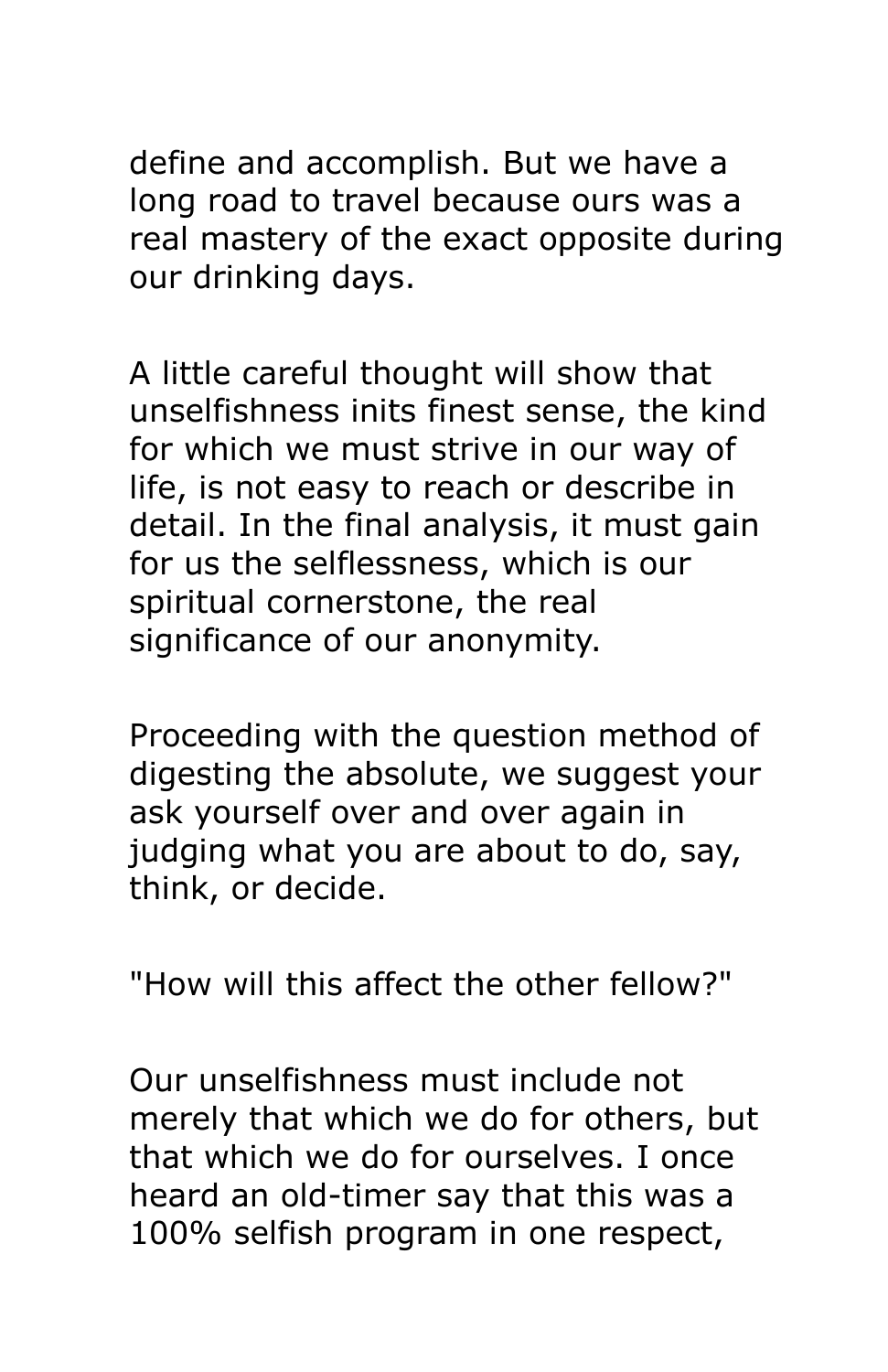namely that we had to maintain our own sobriety and its quality before we could possibly help other in a maximum degree. Yet we know that we must give of ourselves to others in order to maintain our own sobriety, in a spirit of complete selflessness with no thought of reward.

How do we put these two things together?

Well for one thing, it points up that we shall gain in direct proportion to the real help we give others. How many of us make hospital calls simply because we think we need to do it to stay sober? Those who think only of their own need and who reflect little on the question of doing the fellow at the hospital some genuine good are missing the boat. We know for we used to make hospital calls in much the same way that we took vitamin pills.

Then one day in our early sobriety, we were asked to call on a female patient.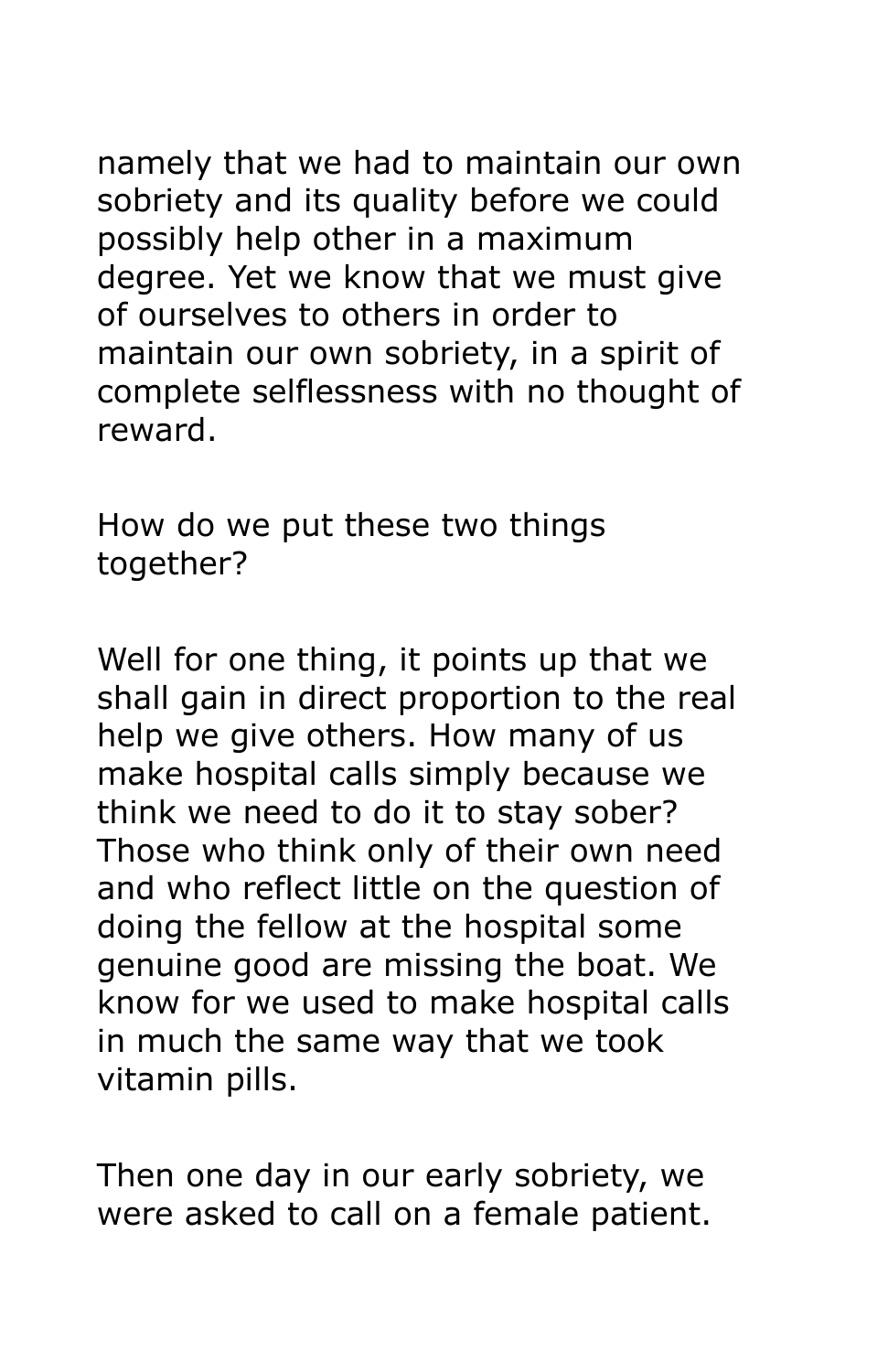There weren't enough gals to go around in those days and the men were called in to help. Never will we forget the anxiety on the way to that nursing home. And after nearly two hours of earnest talk we left one of the noblest women we will ever meet, worried about whether we had helped, or hurt, or perhaps had accomplished nothing at all. Some of her questions stayed with us. We thought of better answers later on, and returned to see her several times.

We are helped on our long journey to unselfishness by our great mission of understanding, which sometimes seems as precious as the gift of sobriety itself. But the quality cannot be confined alone to that which we do for others. We must be unselfish even in our pursuits of selfpreservation. Not the least of our aid to others comes from the examples of our own lives.

Is there any protection against that first drink which equals our thought of what it may do to others, those whose unselfish love guided us in the beginning, and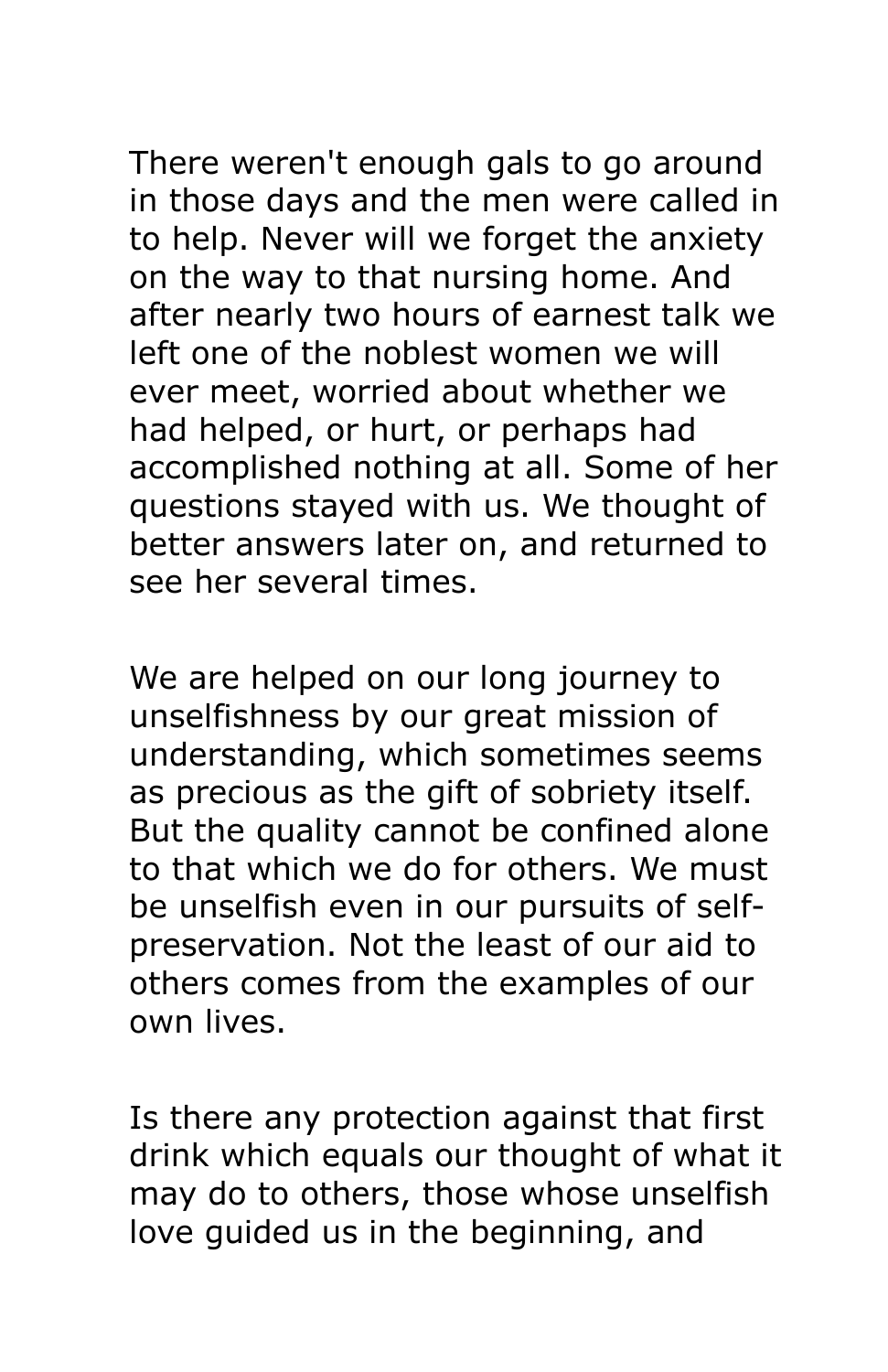those whom we in turn guided later on? We are again reminded of the verse of an anonymous poem.

"I must remember as I go. Though sober days, both high and low, what I must always seem to be for him who always follows me.

#### **Love**

We often learn more by questions, than by answers.

Did you ever hear a question that caused you to think for days or even weeks? The questions which have no easy answer are often the key to the truth. However, in this series on the four Absolutes, we are concerned with the questions we should be asking ourselves over and over again in life.

The integrity of our answers to these questions will determine the quality of our life, may even determine the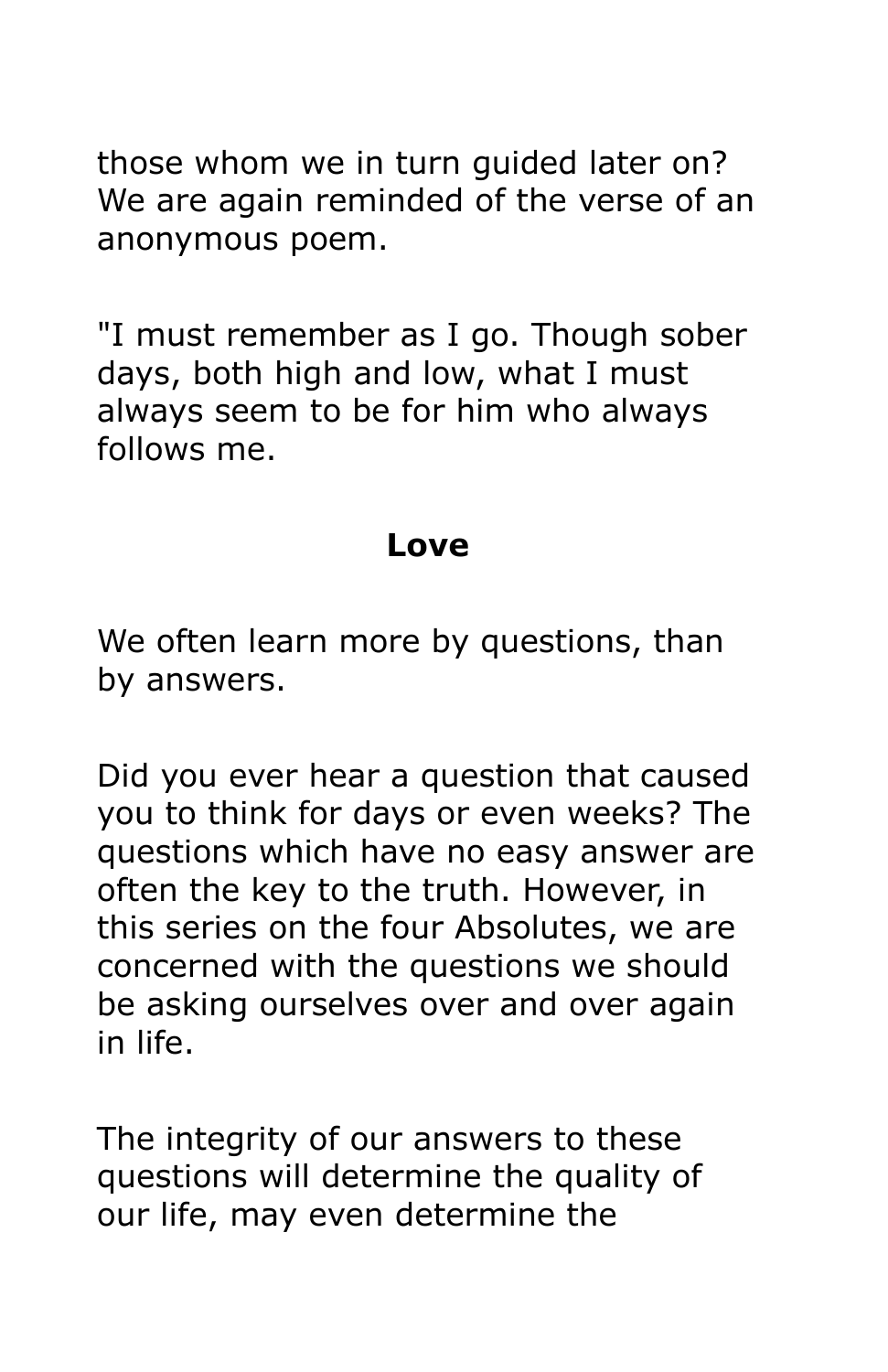continuance of our sobriety.

A good question to ask ourselves on love might be, ''Is it ugly or is it beautiful?" We are experts on ugliness. We have really been there. We are not expels on beauty but we have tasted a little, and we are hungry for more. Love is beauty. Coming from the depths of fear, physical agony, mental torture and spiritual starvation, we feel completely unloved, impregnated with self-pity, poisoned by resentment, and devoured by a prideful ego which with alcohol has brought complete blindness. We receive understanding and love from strangers and we make progress as we in turn give it to new strangers. It's as simple as that. Fortunately for us love is inspiring from the very beginning, even in kindergarten, which is where many of us still are.

The old song tells us that love is a many splendored thing. In giving it we receive it. But the joy of receiving can never match the real thrill of giving. Consider that this great mission of love, which is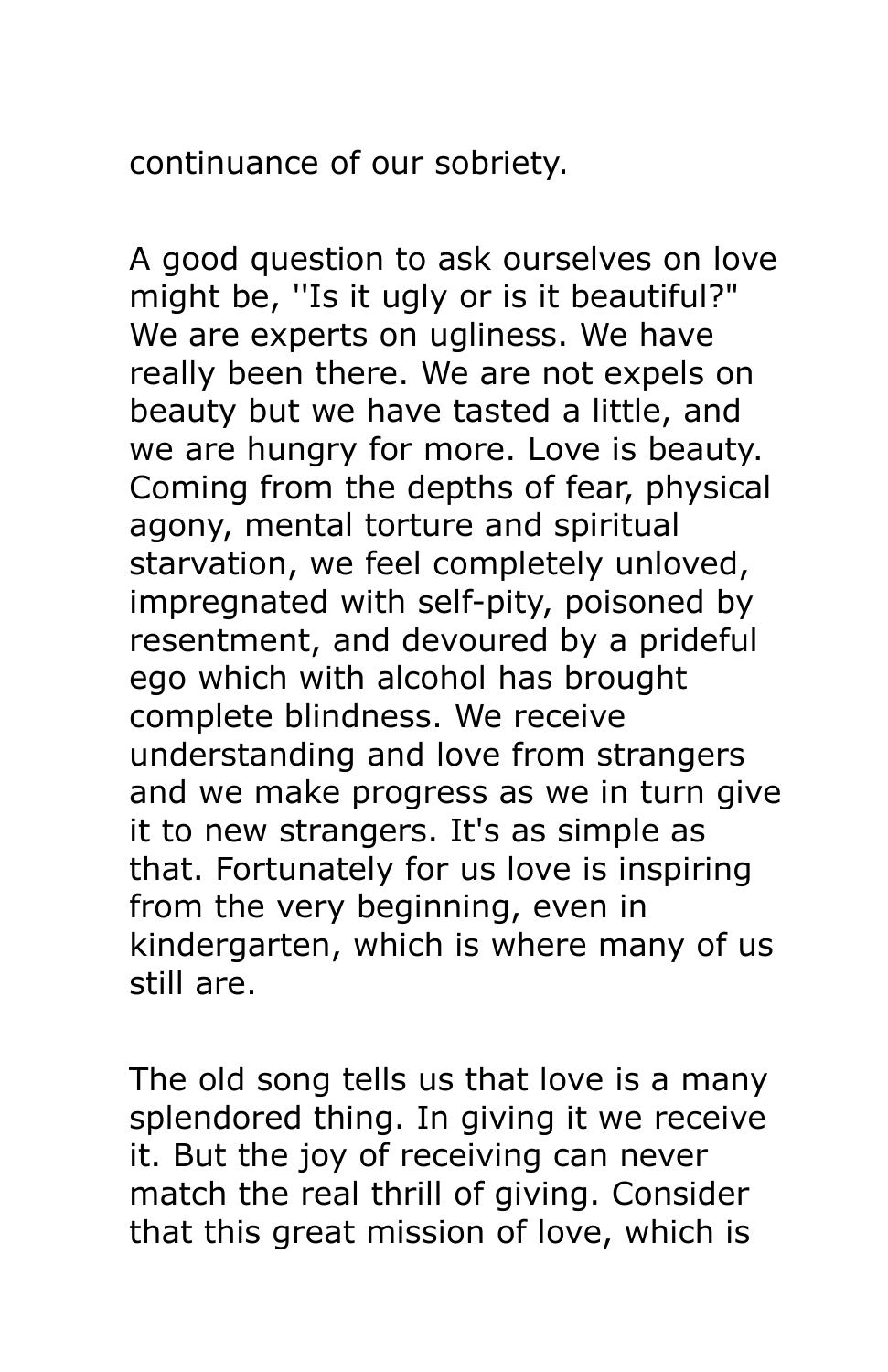ours, is seldom experienced by the nonalcoholic, and you have a new reason for gratitude.

Few are privileged to save lives. Fewer have the rich experience of being God's helper in the gift of a second life.

Love is a poor man's beginning toward God. We reach our twelfth step when we give love to the new man who is poor today, as we were poor yesterday. A man too proud to know he is poor, has turned away from God with or without alcohol. We have been there too. But if he has a drinking problem, we can show him the way through love, understanding and our own experience.

When we live for our own sobriety, we again become beggars in spiritual rags, blind once again with the dust of pride and self. Soon we shall be starving with the hunger of devouring ourselves, perhaps even lose sobriety, Love is ''giving of yourself" and unless we do, our progress will be lost. Each one owes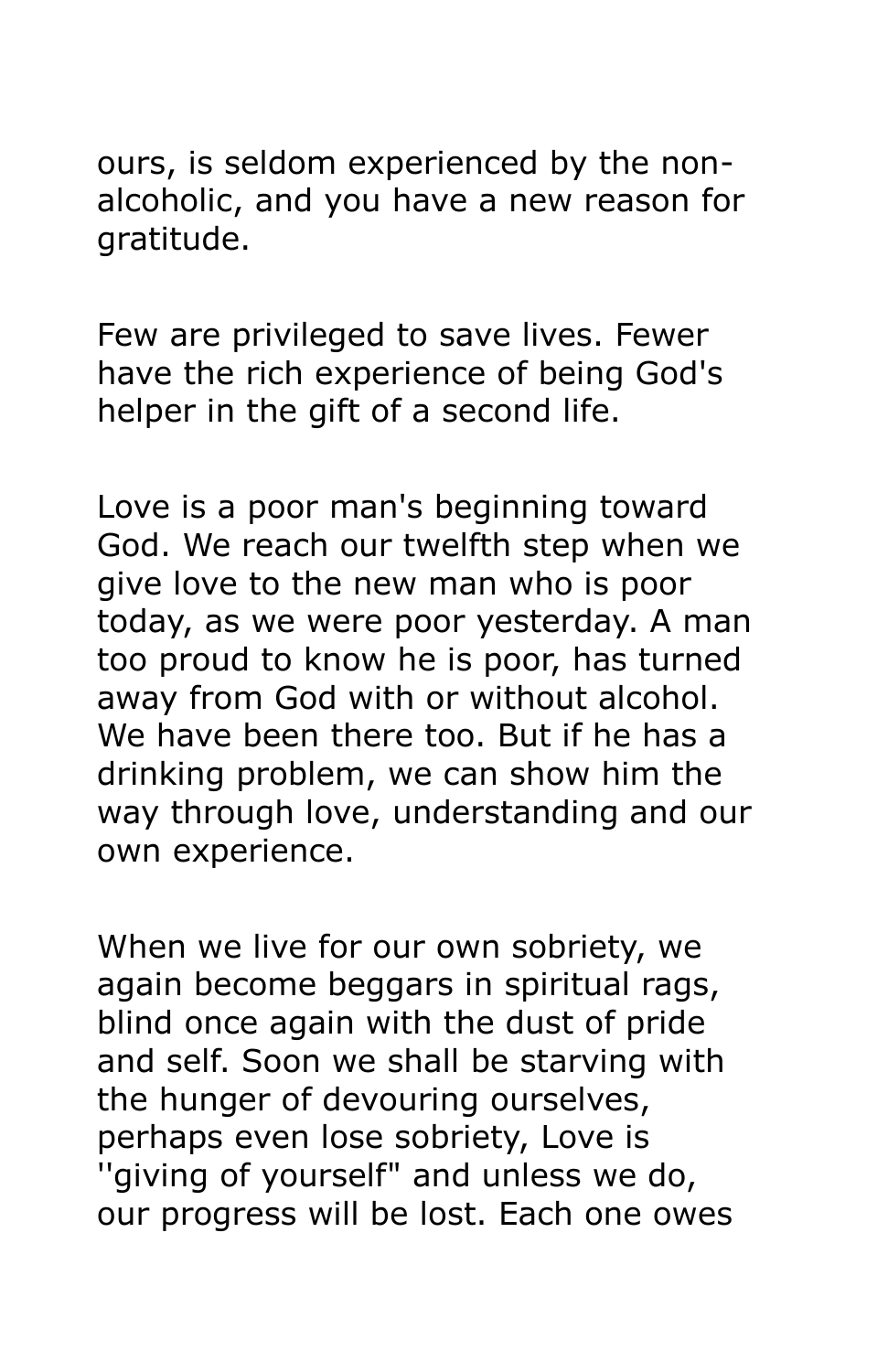the gift of this second life of sobriety to every other human being he meets in the ceaseless presence of God, and especially to other alcoholics who still suffer. Not to give of himself brings the desolation of a new poverty to the sober alcoholic.

When we offer love, we offer our life; are we prepared to give it? When another offers us love, he offers his life; have we the grace to receive it? When love is offered, God is there; have we received Him. The will to love is God's will; have we taken the Third Step? Ask yourself, ''Is this ugly or is it beautifully If it's truly beautiful then it is the way of love, it is the way of A.A., and it is the will of God as we understand Him.

## **Purity**

Purity is simple to understand. Purity is flawless quality. Gerard Groot in his famous fourteenth century book of mediation has an essay entitled, ''Of Pure Mind and Simple Intention'' in which he says, ''By two wings a man is lifted up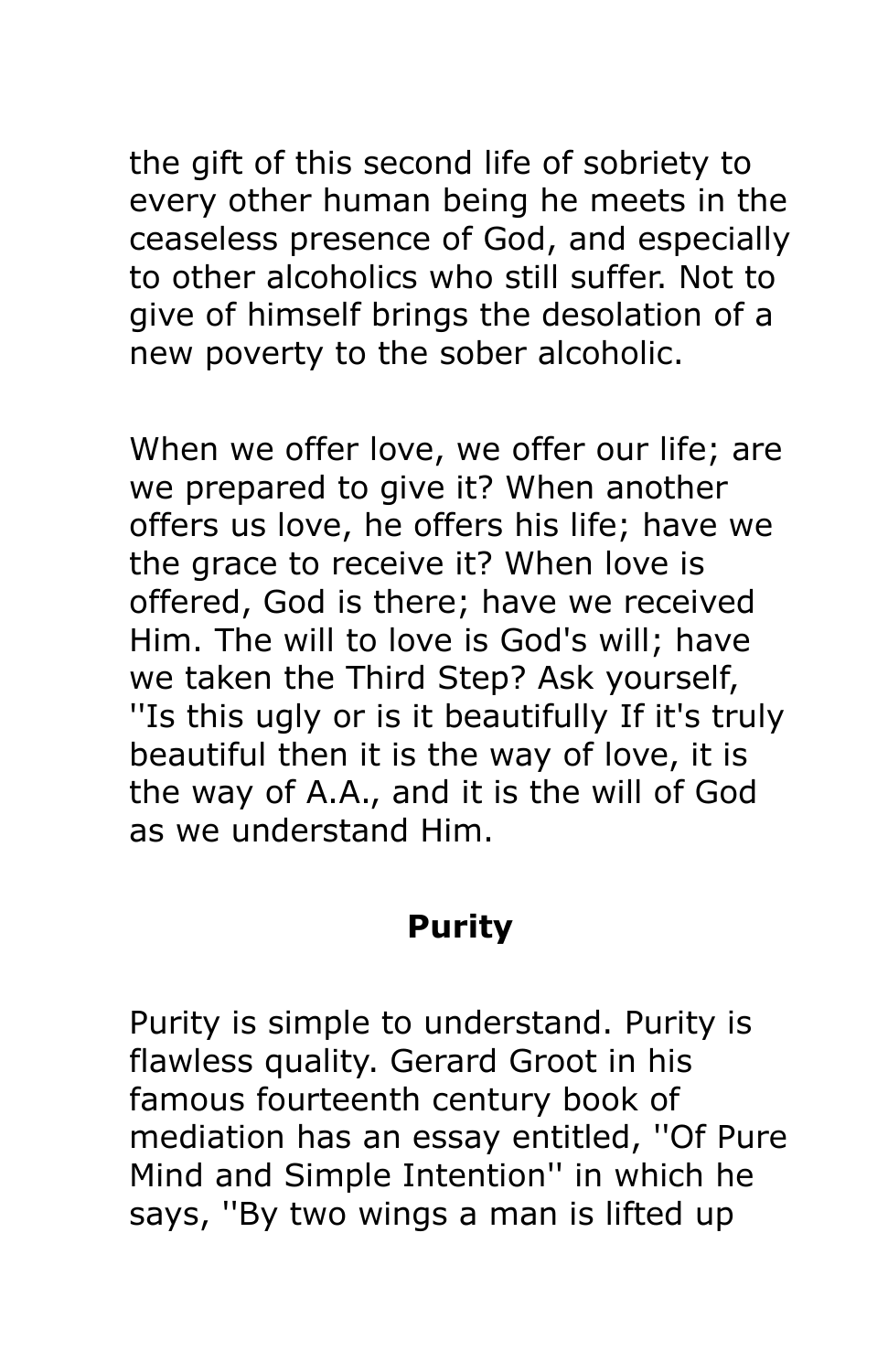from things earthly, namely by Simplicity and Purity. Simplicity doth tend towards God; Purity doth apprehend and taste Him."

Purity is a quality of both the mind and the heart, or perhaps we should say the soul of a man. As far as the mind is concerned, it is a simple case of answering the question, ''Is it right, or is it wrong?" That should be easy for us. There is no twilight zone between right and wrong. Even in our drinking days we knew the difference. With most of us, knowing the difference was the cause or pad of the cause of our drinking, We did not want to face the reality of doing wrong. It isn't in the realm of the mental aspects of purity that our problem lies. We can all answer the question quoted above to the best of our ability and get the correct answer.

It's in the realm of the head and spirit that we face difficulty. We know which is right, but do we have the dedicated will to do it? Just as a real desire to stop drinking must exist to make our way of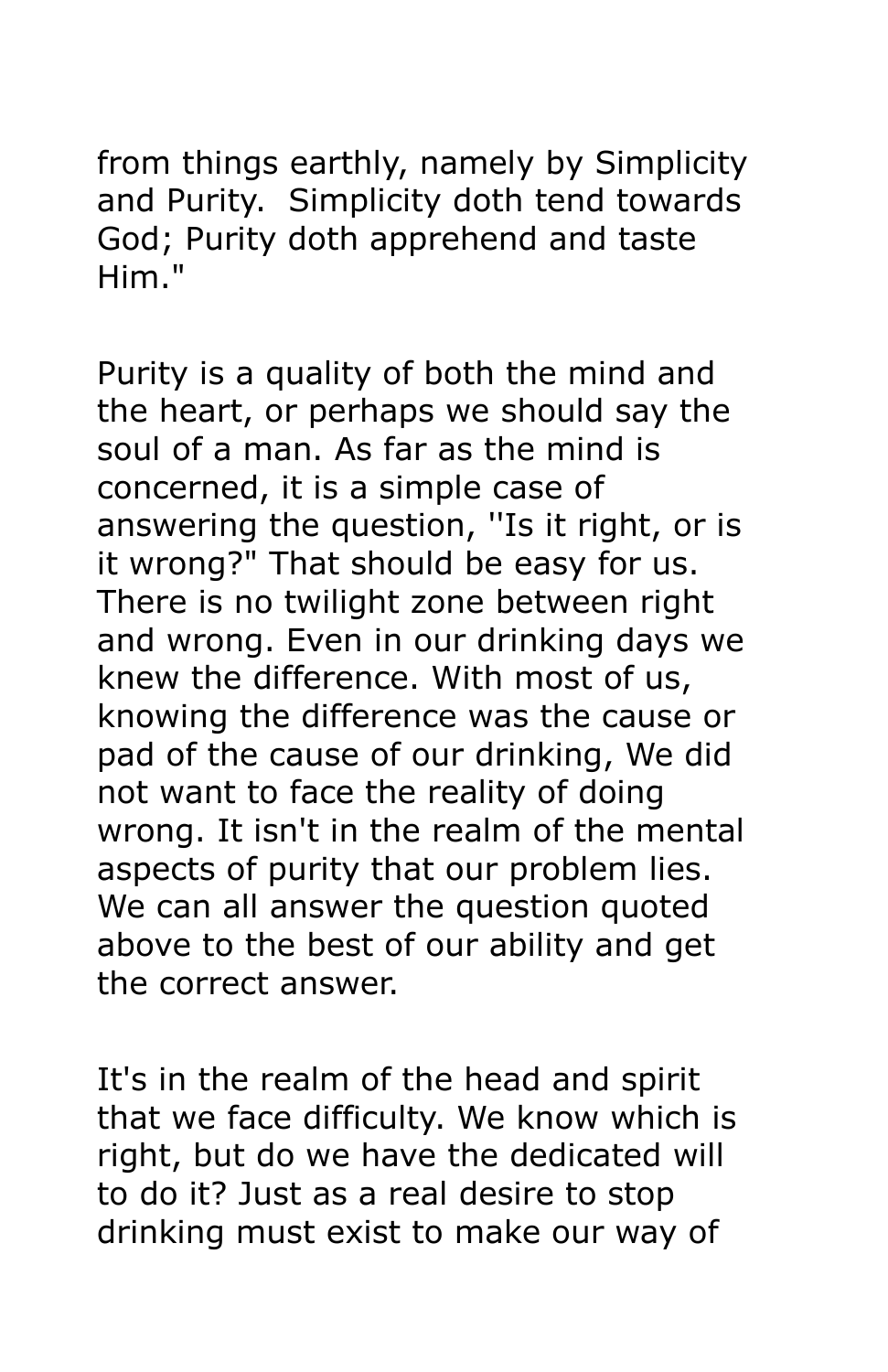life effective for us, so we must have a determined desire to do that which we know is right, if we are to achieve any measurable degree of purity.

It has been well said that intelligence is discipline. In other words knowledge means little until it goes into action. We knew we should not take the first drink, remember? Until we translate our knowledge into the action of our own lives, the value of it is non-existent. We are not intelligent under such circumstances. So it is with the decency of our lives. We know what is right, but unless we do it, the knowledge is a haunting vacuum.

In discussing unselfishness we mentioned that it includes more than just doing for others. We repeat that it includes all that we do, since much of our help to others comes through our own example. Nowhere is this more true than in the decency and rightness of our life. Were we to contemplate the peace and contentment that a pure conscience would bring to us, and the joy and help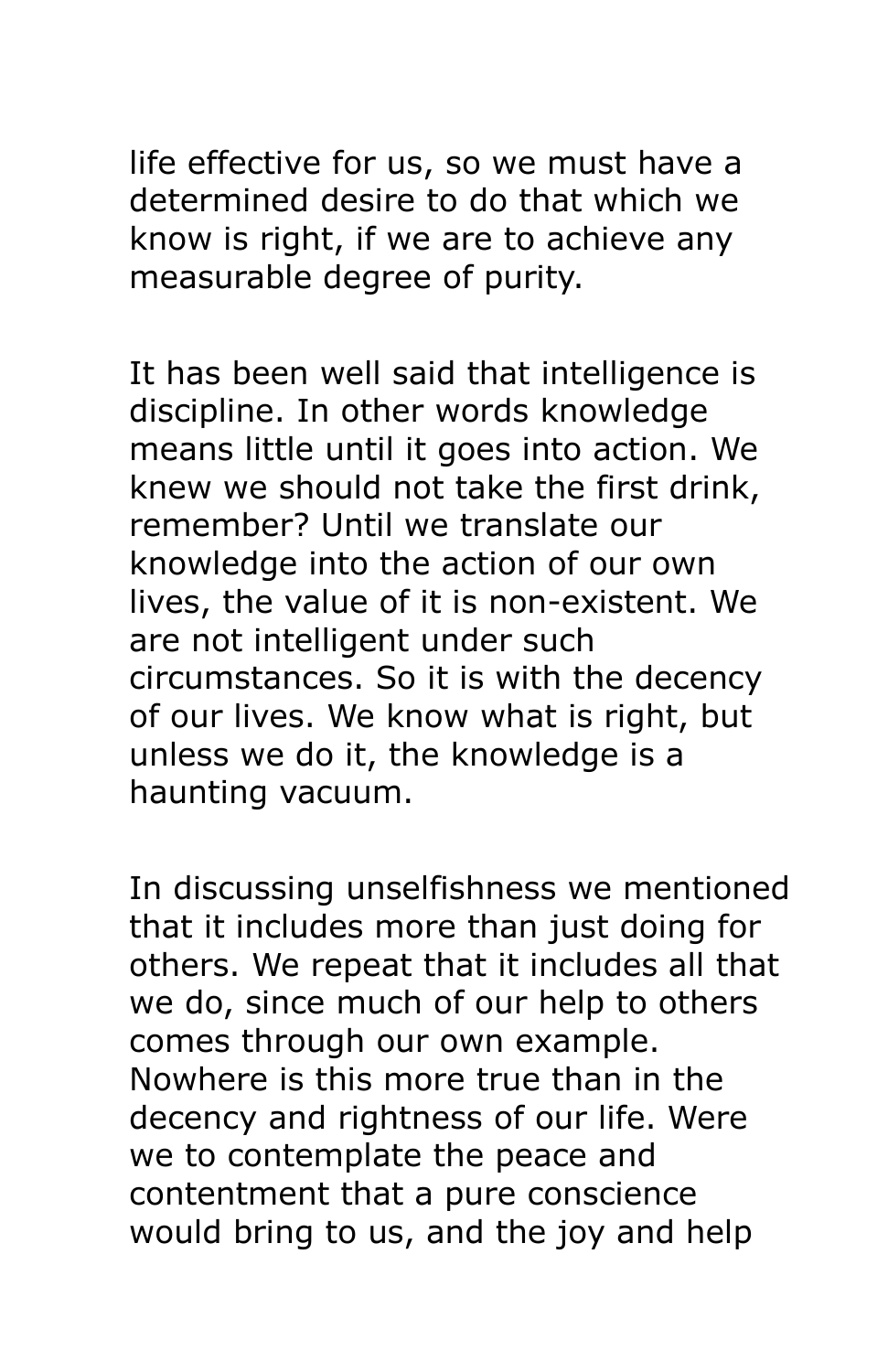that it would bring to others, we would be more determined about our spiritual progress. If our surrender under the Third Step has not been absolute, perhaps we should give the Eleventh Step more attention. If you have turned your will and your life over to God as you understand Him, purity will come to you in due course because God is Good. Let us not just tend toward God, let us taste of him.

In Purity as in Honesty the virtue lies in our striving.

And like seeking the truth, giving our all in its constant pursuit, will make us free even though we may never quite catch up to it. Such pursuit is a thrilling and challenging journey. The journey is just as important as the destination, however slow it may seem. As Goethe says: "In living as in knowing be intent upon the purest way."

## **The Absolutes - A Summary**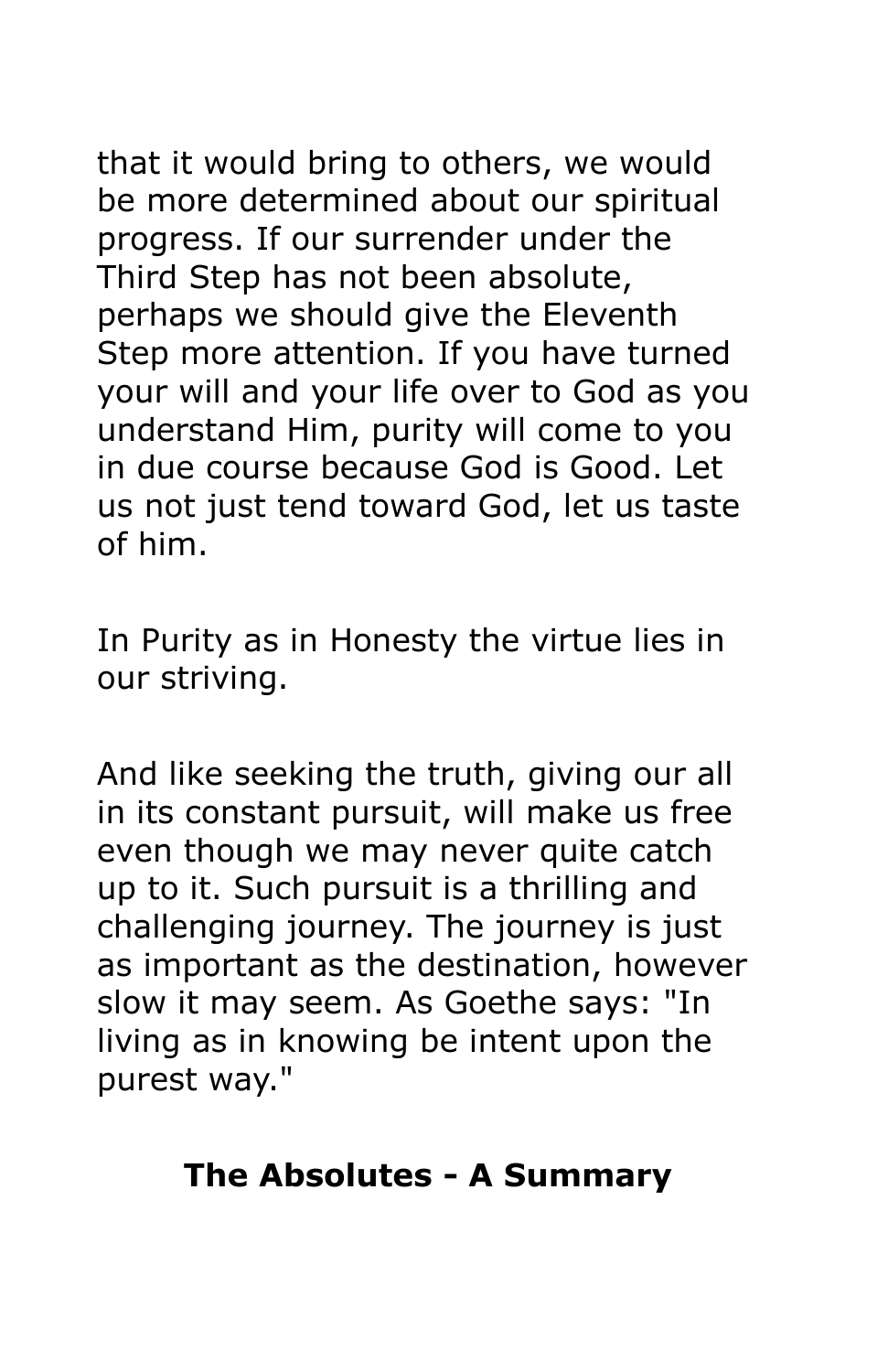Our consideration of the absolutes individually leads to a few conclusions. The Twelve Steps represent our philosophy. The Absolutes represent our objectives in self- help, and the means to attain them. Honesty, being the ceaseless search for truth, is our most difficult and yet most challenging objective. It is a long road for anyone, but a longer road for us to find the truth. Purity is easy to determine. We know what is right and wrong. Our problem here is the unrelenting desire to do that, which is right.

Unselfishness is the stream in which our sober life must flow, the boulevard down which we march triumphantly by the grace of God, ever alert against being sidetracked into a dark obscure alley along the way. Our unselfishness must penetrate our whole life, not just our deeds for others, for the greatest gift we bestow on others is the example of our own life as a whole. Love is the medium, the blood of the good life, which circulates and keeps alive its worth and beauty. It is not only our circulatory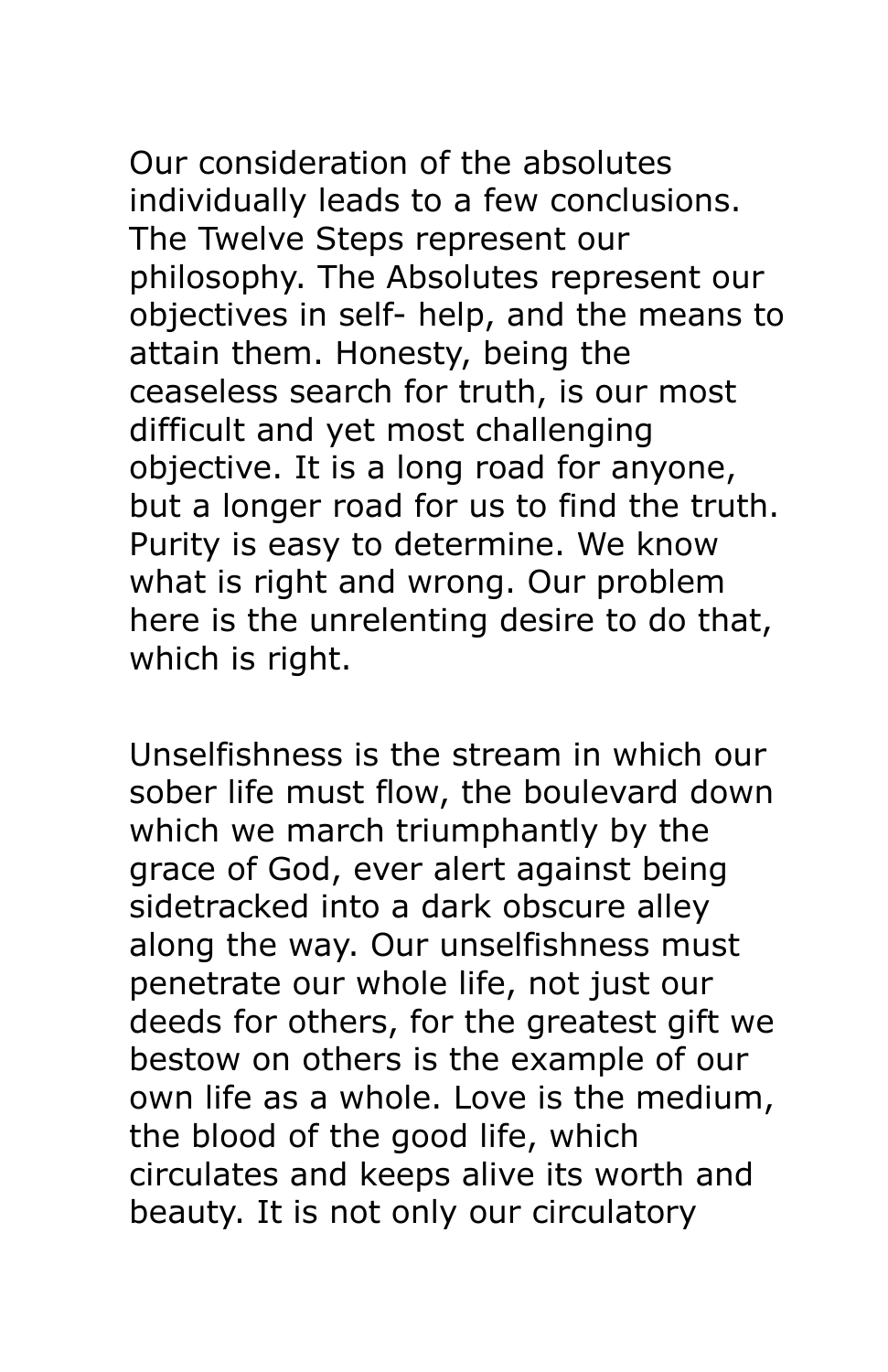system within ourselves, but it is our medium of communication to others.

The real virtue is in our striving for these Absolutes. It is a never-ending journey, and our joy and happiness must come each step of the way, not at the end because it is endless. Cicero said, "If you pursue good with labor, the labor passes and the good remains, but if you court evil through pleasure, the pleasure passes and the evil remains.'' Our life is a diary in which we mean to write one story, and usually write quite another. It is when we compare the two that we have our humblest hour. But let's compare through our self-inventory and make today a new day. Men who know themselves, have at least ceased to be fools. Remember if you follow the Golden Rule, it's always your move too. To love what is true and right and not to do it, is in reality not to love it, and we are trying to face reality, remember? The art of living in truth and right is the finest of fine arts, and like any fine ad, must be learned slowly and practiced with incessant care.